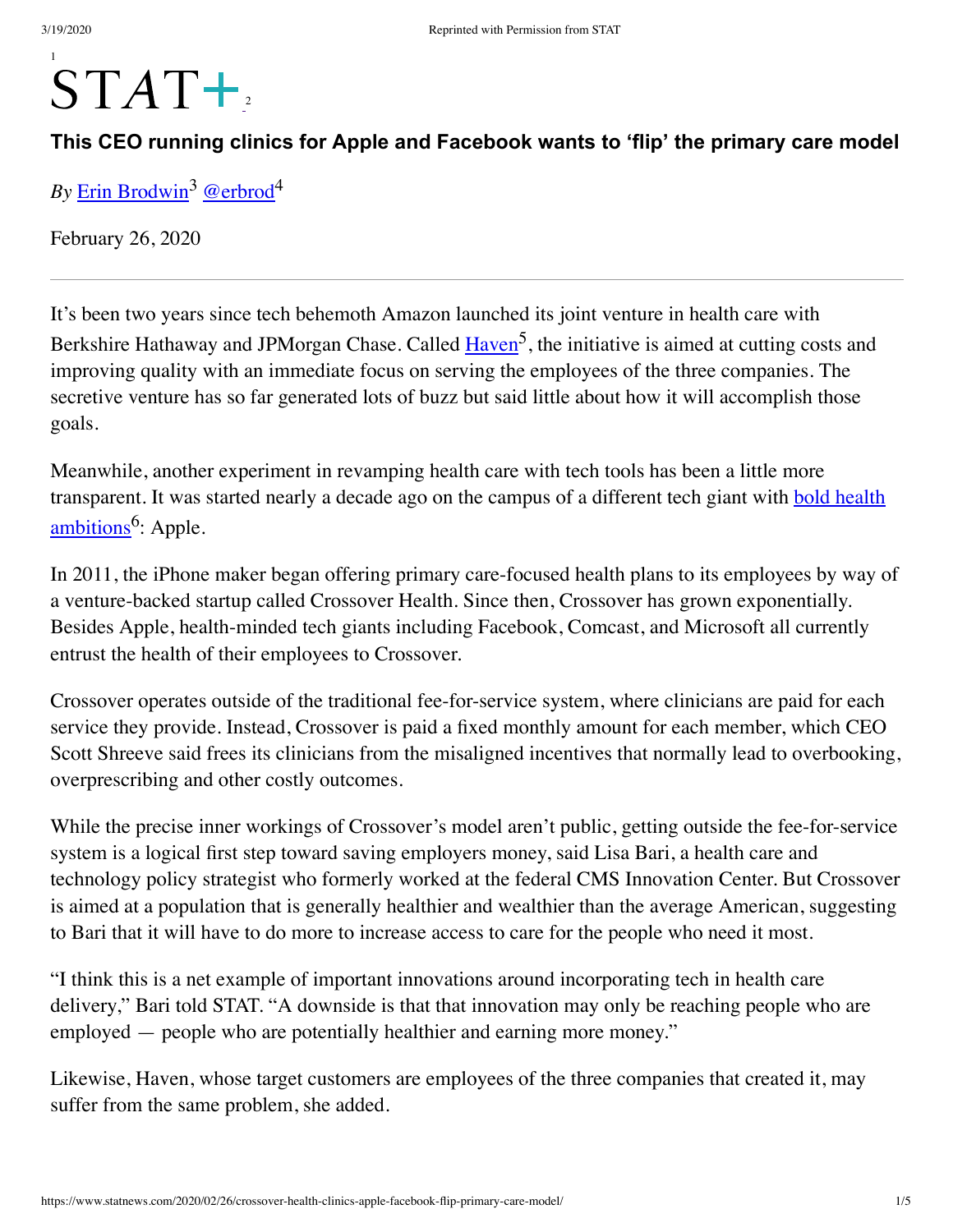#### 3/19/2020 Reprinted with Permission from STAT

Crossover's Shreeve said his company aims to "fundamentally transform the way health care is delivered across the US," starting with a focus on employers.

Crossover currently operates 26 clinics on or near major tech campuses in California, Texas, and New York, where services include primary care, optometry, and physical therapy. Virtual care is included as well for when patients can't come in for a visit. Employees of the companies that Crossover works with have a choice of where they can receive care, but more than two-thirds use Crossover as their primary provider, a company spokesperson said.

Tech companies that work with Crossover can see pooled and anonymized data on their employee population as a whole, but they do not have access to information on individual workers.

STAT interviewed Shreeve, Crossover's CEO, to explore how the company aims to cut costs and improve care at tech giants like Apple and Facebook — corporations that themselves are looking to disrupt health care. This interview has been edited and condensed for length and clarity.

## **Crossover Health launched in 2011 with Apple as its first customer. Now you're working with Facebook, LinkedIn, Comcast, and others. Tell me about that journey.**

We started with a Quixotic dream: We never accepted the fee-for-service model as it is. Instead, we wanted to start a low-cost membership with primary care and some nutrition and fitness inside that.

So we were this tiny group in Orange County that was using technology to bring the patient experience to the forefront, and in 2011 one company took a very big bet on us because we had the same DNA. We had that startup mentality, we wanted to go and change the world. It was our first time providing our care directly on a tech company's campus.

And it just so happens that there are many large, self-insured employers with several thousand employees on their campuses who they really care about. Many of them have features aimed at addressing their employees' wellness — better cafeterias, gyms.

But as these companies have continued to grow, they've realized that primary care is a better way to address their employees' wellness and other issues, like cost.

## **Why focus on primary care?**

Primary care is always the foundation, because it involves prevention, wellness, and having a regular plan.

## **You've said you want Crossover to be a "lifestyle company." How does your care model work?**

We're not a fee-for-service system. We don't have the incentive to refer you elsewhere. We can see a patient's trends and changes. Doctors don't [traditionally] do that. They don't get paid to do that.

My payer actually values that. I get paid directly by the employer, so I can chuck the administrative overhead — it just goes away. Without that, we can focus on what matters most, which is time with the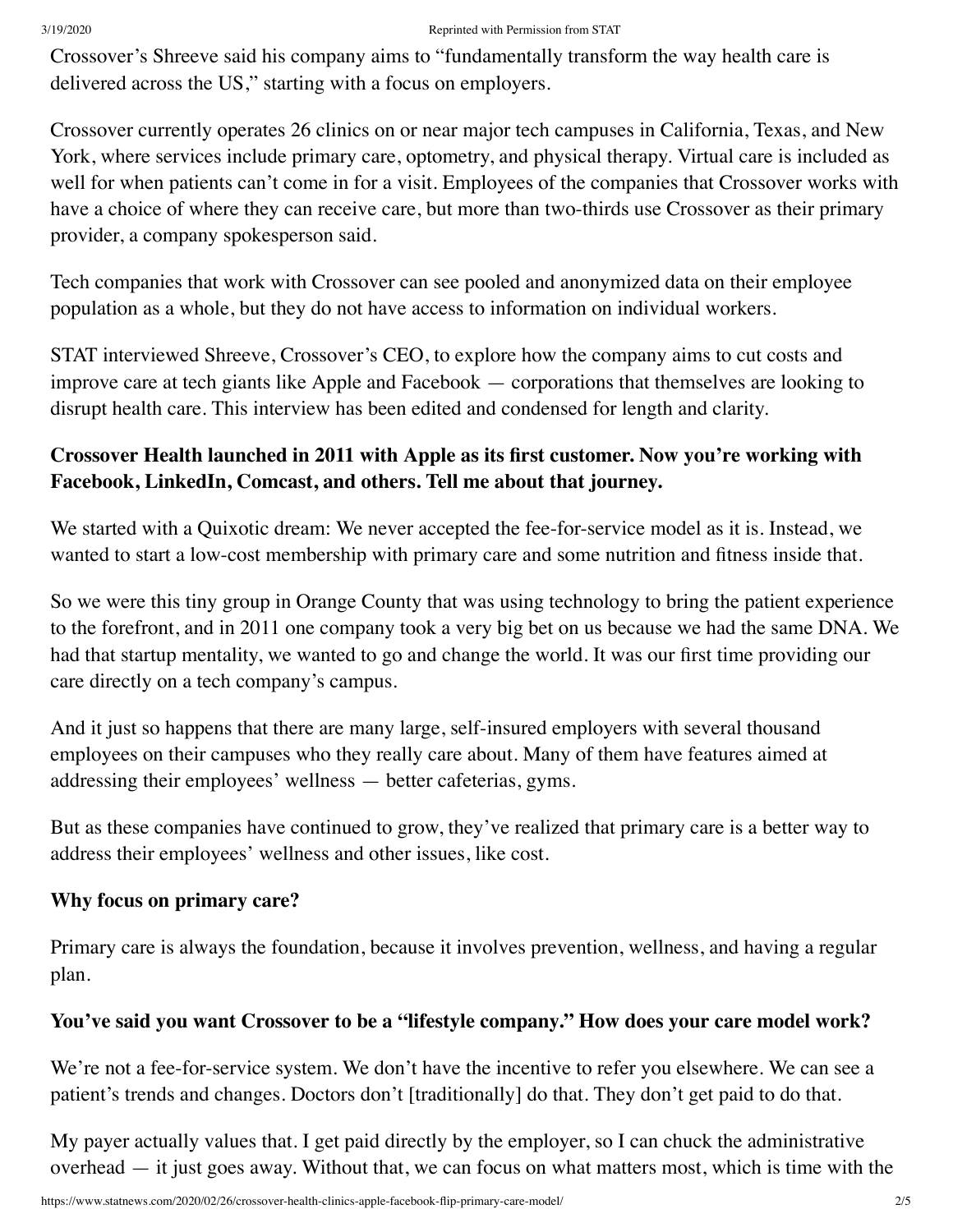patient.

With our model you don't need to come in to see your primary care provider 10 times a year. When you're in physical therapy for your knee, you may think, 'Oh I may as well go get that optometry visit, I've been putting that off.' By making our offering wider, we get more impact.

We want to be a lifestyle company. It's like a gym membership, where you join something that's designed to keep you healthy. That's a better model for us than a traditional health care model.

#### **What do you think your model says about the future of health care?**

There's an absolute need for employers to manage health care and to have a say in how it's delivered. And good primary care doesn't cost that much.

As all these new entrants come into health care, we think the medical group as an independent nonconflicting third party is where the locus of trust should be. If this is coming from a big insurance company, you're like 'Whoa, big brother.' But when this is coming from a trusted partner, you might say, 'Hey, this sounds good.'

That's what [these tech companies are] buying — not a cool urgent care center on their campus, but this larger vision.

#### **It's been a decade. What have you learned from working with these tech giants?**

We were able to learn a lot of design principals from one tech company. We don't use clipboards, for example. You pre-check in online, and if you forget, you can do it on a tablet once you arrive.

But design isn't simply how it looks; it's also how it works. That's another thing we learned from one company: how the patients should flow through the rooms. That's been a big differentiator for us.

Also, there are big cultural and demographic differences between the companies we serve. We aim to adapt. We've hired different doctors at one company than at another company, for instance.

There are some places where the employees have a high level of trust in their employer, so when the company offers benefits, people are very excited about it. Then you have companies where they offer benefits and the response is different.

At another company, we learned how to just get things done, how to experiment and try new things and iterate if it's not working. That fearless attitude was important for us, too.

## **In addition to on-site and near-site care, Crossover provides virtual care. How do you decide what kind of care to give and when to give it?**

We want to use tech to make our providers more useful. So we have a care team that's responsible for a certain population. On that care team is a patient's physical team, who they see for most things. But they also have someone we're calling a virtualist, who provides online support when you can't come in.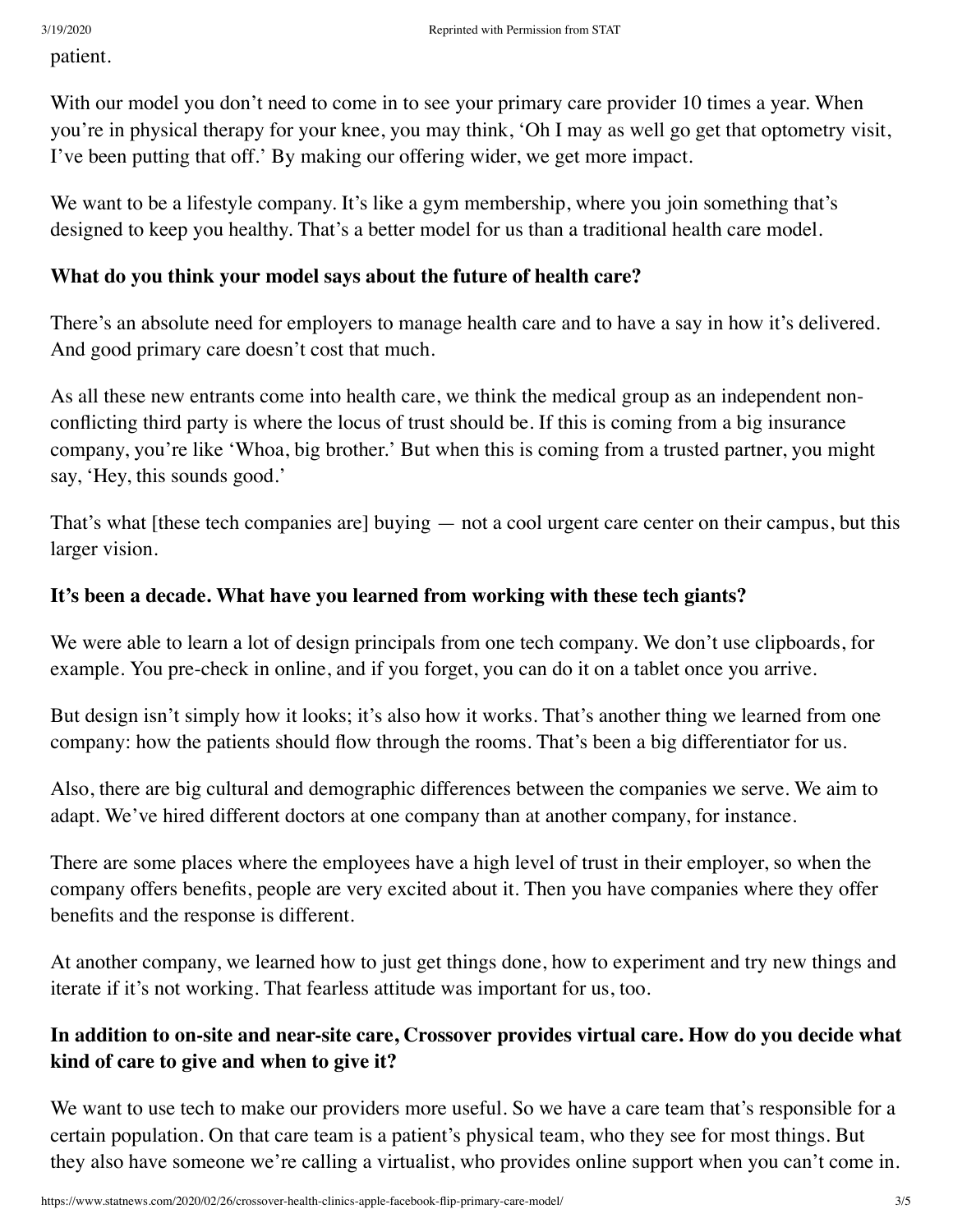#### 3/19/2020 Reprinted with Permission from STAT

We think in the future it will flip, so you'd have a virtualist first and then a physical team that you see when you need to. So for things like quick questions and refills, your virtualist will handle that. If on the other hand you have a serious injury, you come in. That's the way we think we'll make this scalable.

This is different from telemedicine, where every time you call in, it's a different clinician. We want people to have a relationship with a care team that's going to be there for them.

And we're piloting this with Comcast, who will be our first client on this new initiative. Crossover employees recently began using the digital care platform — we're eating our own dog food so to speak.

#### **How do you show these major tech companies that you're improving their employees' health?**

In year one, we focused on utilization — how many appointments are filled, how long did people wait, what were the net promoter scores [a metric for gauging customer satisfaction], and those are good firstorder numbers. Year two, we dug into costs and networks and referring. Next is when you start changing the underlying health of the population.

We have something we call the clinical operating system to measure how we're doing on those types of metrics. How many people had this screening or that screening? How many people got the flu shot? When you see those numbers, you can proactively reach out to people and remind them to come in.

Because we have the data, we start to become a better partner. That's the fundamental thesis of advanced primary care: We're an intelligent medical group that's not reactively seeing patients as they show up but guiding, steering, and navigating them.

What we're focused on now is what moves the needle most. Should we go after people who haven't had screenings? Or should we focus on people with chronic conditions like obesity or diabetes?

## **About the Author**



**[Erin Brodwin](https://www.statnews.com/staff/erin-brodwin/)<sup>3</sup>**

Health Tech Correspondent, San Francisco

Erin is a San Francisco-based health-tech reporter, and focuses on Silicon Valley power players.

[erin.brodwin@statnews.com](mailto:erin.brodwin@statnews.com) <sup>7</sup> [@erbrod](https://twitter.com/erbrod) <sup>4</sup>

# **Links**

- 1. https://www.statnews.com/category/health-tech/
- 2. https://www.statnews.com/stat-plus/latest/
- 3. https://www.statnews.com/staff/erin-brodwin/